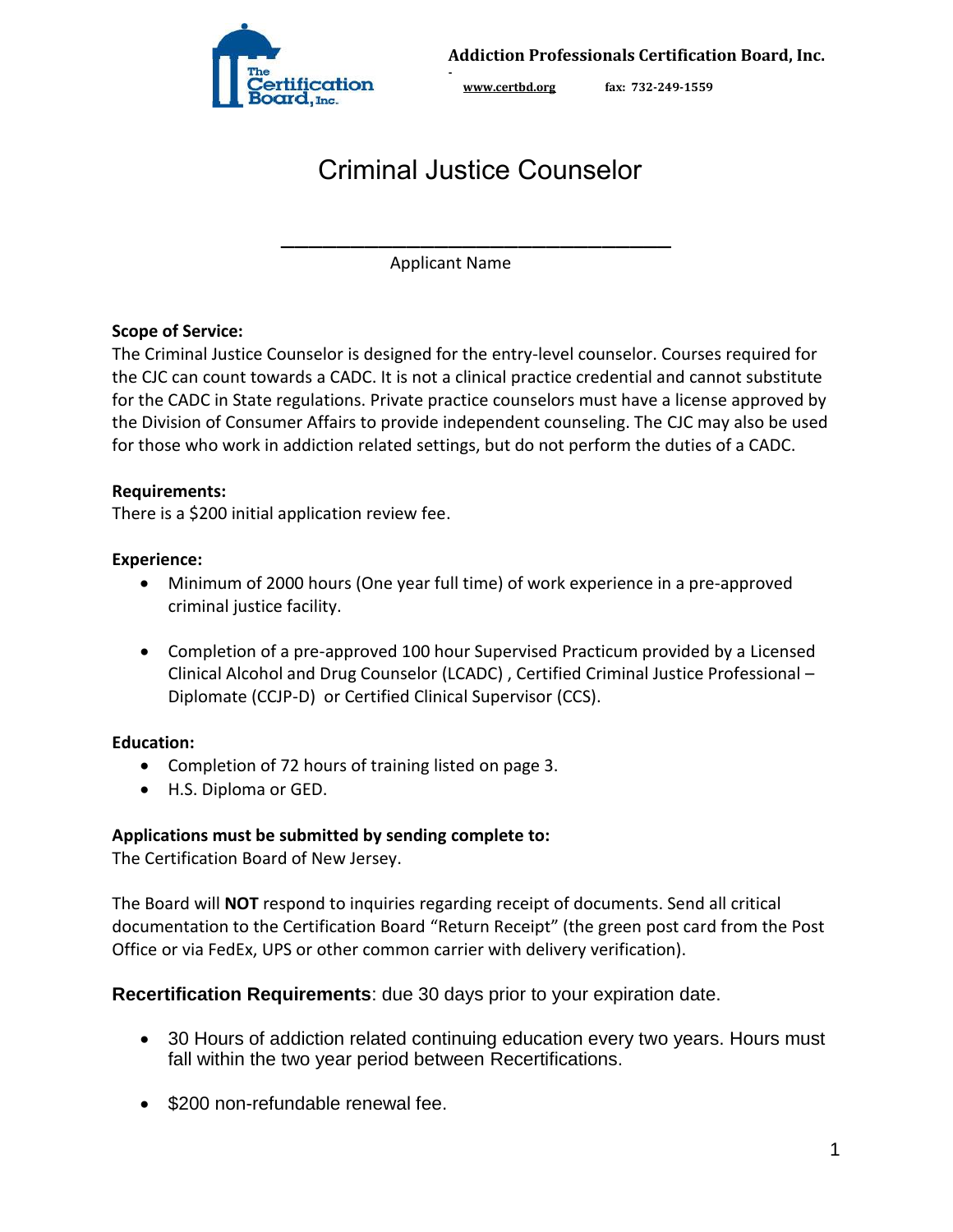

# **APPLICANT INFORMATION SHEET**

**NAME** 

(Please Print Your Name as it should appear on your Certificate)

| <b>EMAIL</b>        |            |
|---------------------|------------|
| <b>HOME ADDRESS</b> | <b>ZIP</b> |
| <b>COUNTY</b>       |            |
| <b>HOME PHONE #</b> |            |

### **Please check once the following items have been submitted with your application:**

- $\Box$  Application placed in the same order it was received?
- $\Box$  \$200 Non-Refundable Review fee attached to the front page?
- □ Applicant Information Sheet
- □ Work Experience Form
- $\Box$  Supervised Practical Training Form
- $\Box$  Job Description on company letterhead, includes your name, the date, and signed by your supervisor and program director.
- $\Box$  Program Description if not a formal brochure or flier, on company letterhead and signed by the program director.
- □ Applicant Resume
- $\Box$  Supervisor Evaluation Form (supervisor must be a LCADC or CCS) may be mailed in separately
- $\Box$  Certified Counselor Evaluation Form must be a NJ LCADC or CADC and may be mailed in separately
- $\Box$  Colleague Evaluation Form may be mailed in separately
- □ Authorization and Release Form
- $\Box$  Statement of Understanding Form
- $\Box$  Self Help Form
- $\Box$  Ethical Standards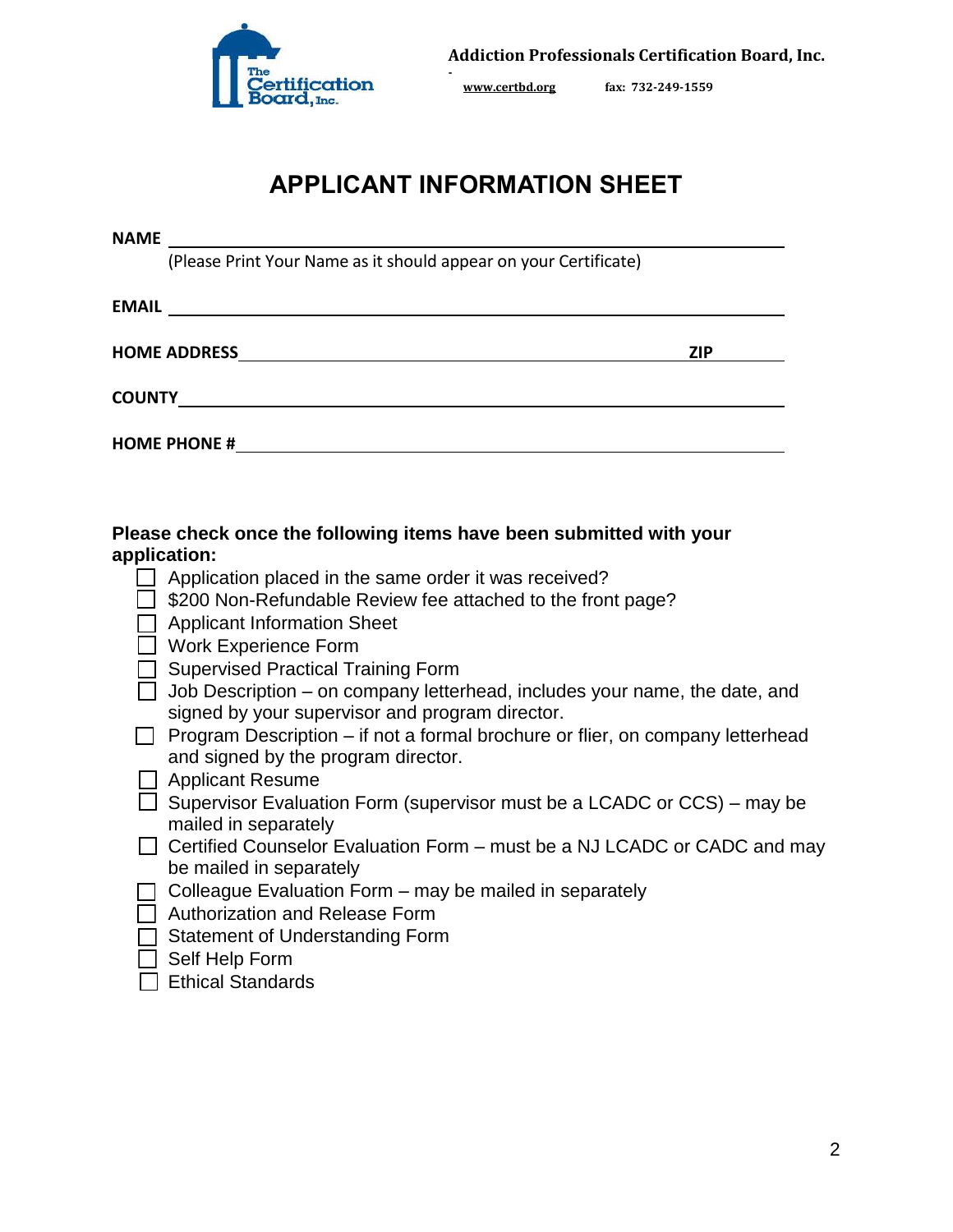

**[www.certbd.org](http://www.certbd.org/) fax: 732-249-1559** 

# **Required Education:**

**-** 

### **\*To be completed within 10 years of the date of submission of this application\***

- C101 Initial Interviewing
- C102 Biopsychosocial Assessment
- C201 Introduction to Counseling *(l. Orientation and Introduction to Drug Court)*
- C202 Introduction to Techniques and Approaches **(***ll- Novice and Intermediate Skills for Drug Court)*
- C204 Addiction Focused Individual Counseling *(lll- Advanced Issues and Topics in Drug Court)*
- C205 Group Counseling
- C307 Criminal Justice System (*l. Orientation and Introduction to Drug Court***)**
- C309 Employment Services
- C401 Addiction Recovery
- C402 Psychological Client Education **(***(lll- Advanced Issues and Topics in Drug Court)*
- C404 Sociocultural Client Education **(***ll- Novice and Intermediate Skills for Drug Court)*
- C501 Ethical Standards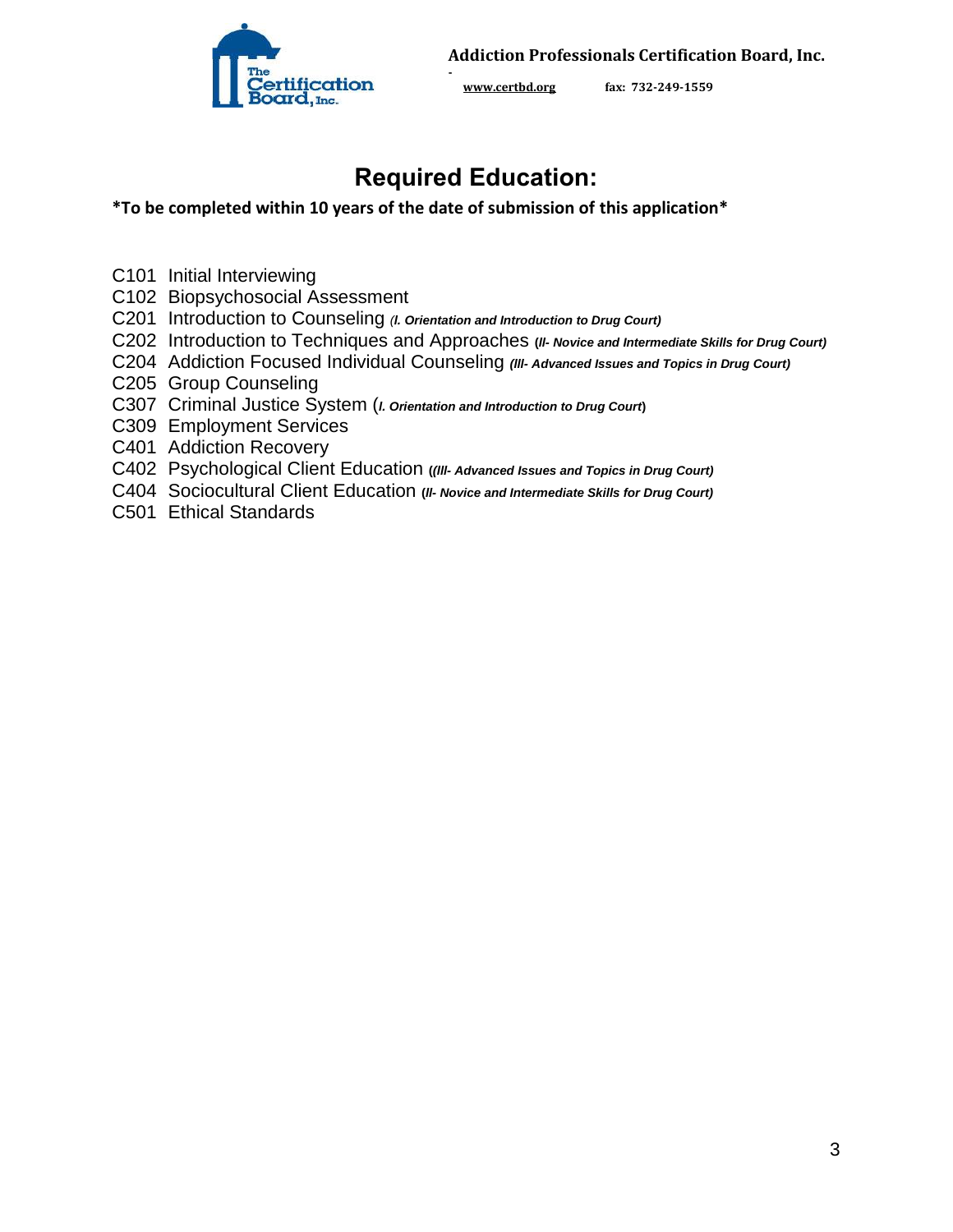

### **100 HOUR SUPERVISED PRACTICAL TRAINING**

**-** 

| AGENCY OR AGENCIES WHERE PRACTICUM WAS COMPLETED: ______________________________                    |                          |                                 |
|-----------------------------------------------------------------------------------------------------|--------------------------|---------------------------------|
| I am verifying that ________________________________ has completed the required number of practicum |                          |                                 |
|                                                                                                     |                          |                                 |
|                                                                                                     |                          |                                 |
| Practicum                                                                                           | Required<br><b>Hours</b> | Supervisor's<br><b>Initials</b> |
| Screening                                                                                           | 5 <sup>1</sup>           |                                 |
| Intake                                                                                              | 5                        |                                 |
| Orientation                                                                                         | 10                       |                                 |
| Assessment                                                                                          | 5                        |                                 |
| <b>Treatment Plan</b>                                                                               | 5                        |                                 |
| <b>Individual Counseling</b>                                                                        | 10                       |                                 |
| <b>Group Counseling</b>                                                                             | 10                       |                                 |
| <b>Family Counseling</b>                                                                            | 5                        |                                 |
| Case Management                                                                                     | 5                        |                                 |
| <b>Crisis Intervention</b>                                                                          | 10                       |                                 |
| <b>Client Education</b>                                                                             | 10                       |                                 |
| Referral                                                                                            | 5.                       |                                 |
| Consultation                                                                                        | 5                        |                                 |
| Report & Recordkeeping                                                                              | 10                       |                                 |
| <b>Total Hours</b>                                                                                  | 100                      |                                 |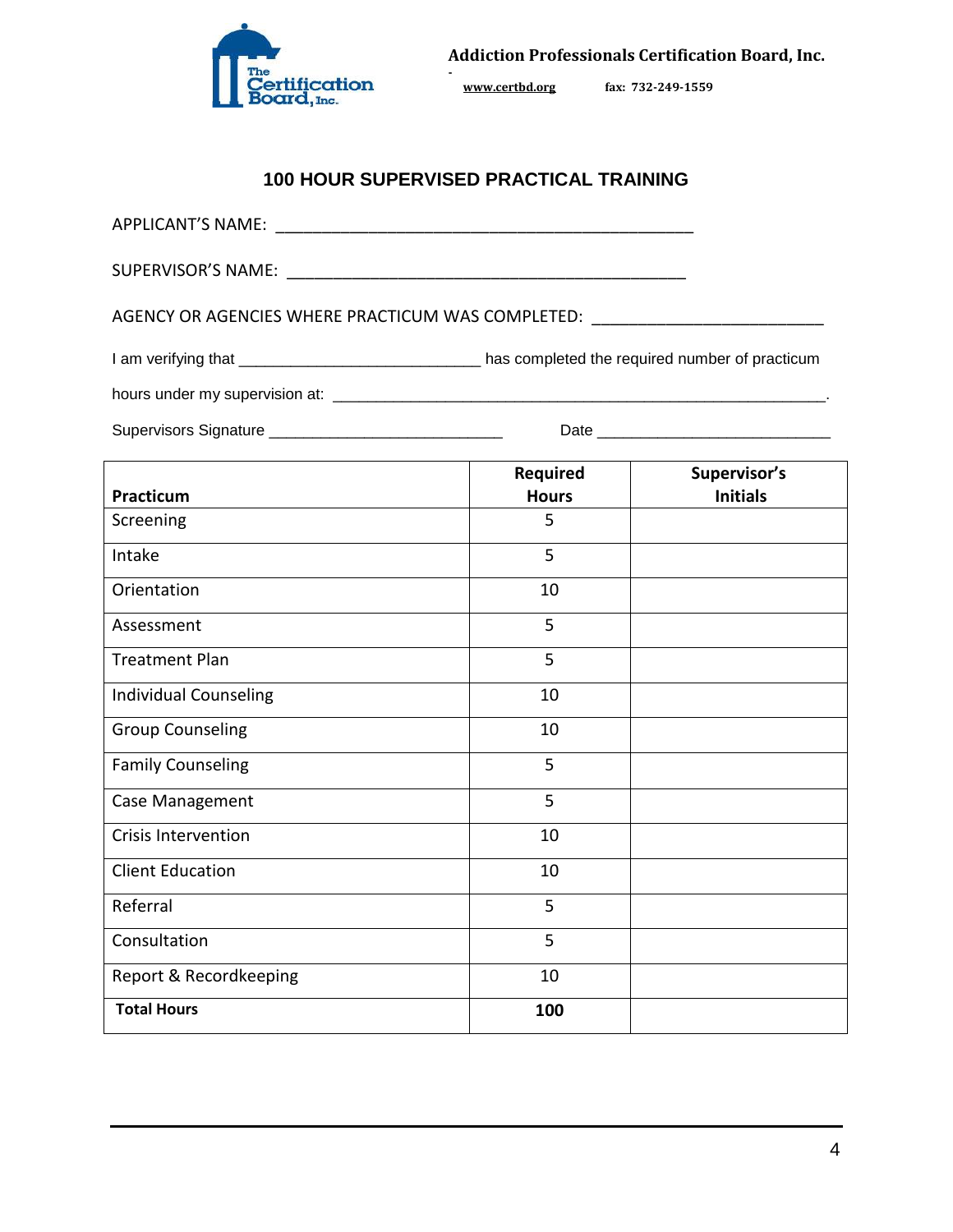

## **WORK EXPERIENCE FORM**

**-** 

INSTRUCTIONS: List the most current position first. Use one sheet for each position. Additional copies of this page may be reproduced.

Attach a copy of your job description, which is to be signed by your immediate supervisor and program director of the agency. Also attach a copy of the agency's program description, signed by the program director.

| NAME OF EMPLOYER: NAME OF EMPLOYER:                                                                                    |
|------------------------------------------------------------------------------------------------------------------------|
|                                                                                                                        |
|                                                                                                                        |
|                                                                                                                        |
|                                                                                                                        |
|                                                                                                                        |
|                                                                                                                        |
| *Attach official job and program descriptions signed by your supervisor                                                |
| A MINIMUM OF 2000 HOURS MUST BE DOCUMENTED WITHIN THE LAST 2 YEARS.                                                    |
| Number of hours of supervised experience in Mental<br>Health/Co-Occurring Disorder field being documented: ___________ |
|                                                                                                                        |
| SIGNATURE OF SUPERVISOR: NAMEL AND RESIDENCE OF SUPERVISOR:                                                            |

*NAME OF SUPERVISOR (print or type): \_\_\_\_\_\_\_\_\_\_\_\_\_\_\_\_\_\_\_\_\_\_\_\_\_\_\_\_\_\_\_\_\_\_*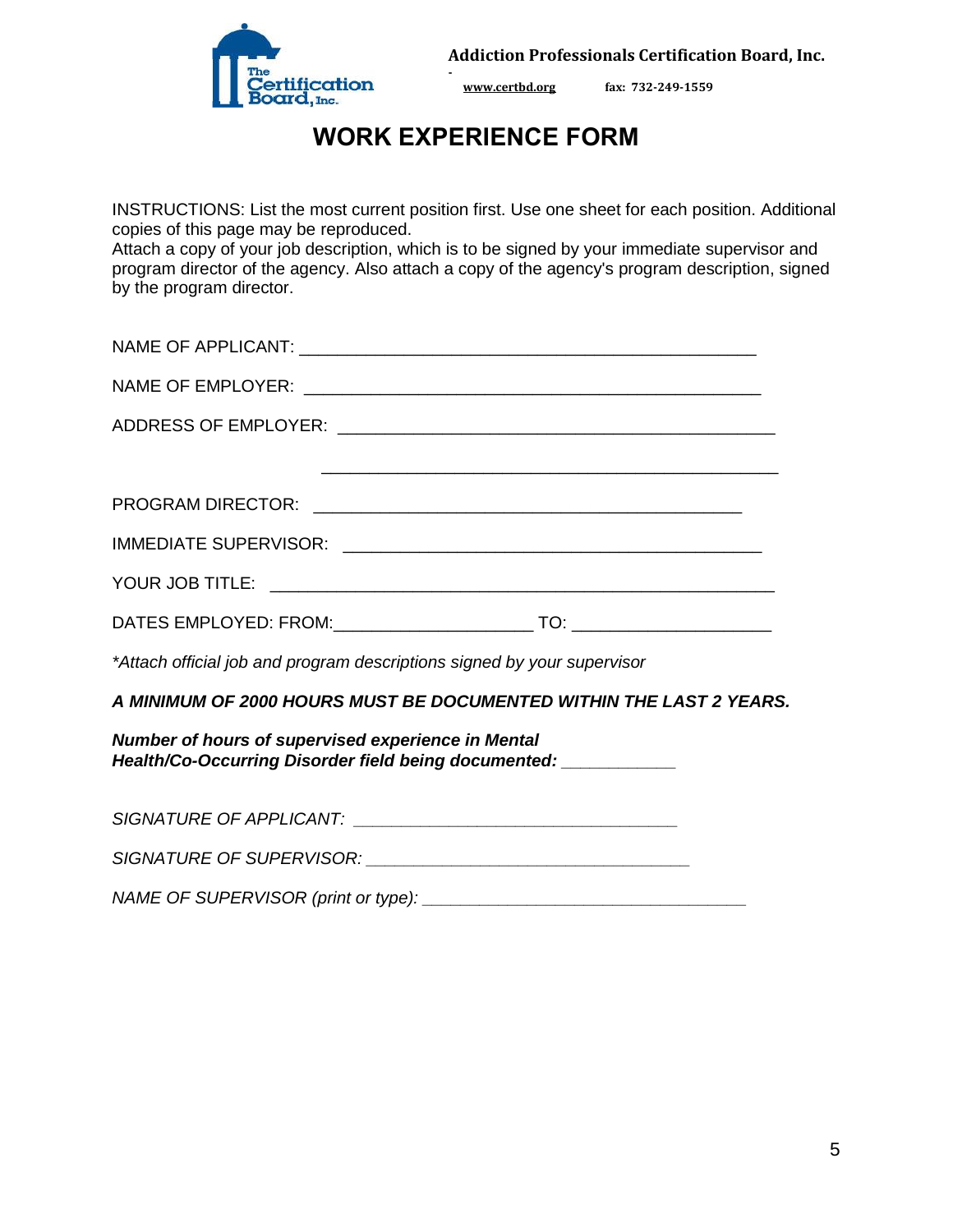

**[www.certbd.org](http://www.certbd.org/) fax: 732-249-1559** 

## **EVALUATION FORM**

**-** 

*On this page, identify the names of the individuals whom you have requested to complete the evaluations included with this application. Evaluations are required for each agency. Copies of the evaluations may be reproduced. Evaluations must be filled out by three separate individuals.* 

*Name of Applicant: \_\_\_\_\_\_\_\_\_\_\_\_\_\_\_\_\_\_\_\_\_\_\_\_\_\_\_\_\_\_\_\_\_\_\_\_\_\_\_\_\_\_\_\_\_\_\_\_\_\_\_\_\_\_\_\_\_* 

*Name of Supervisor Completing Evaluation Form\_\_\_\_\_\_\_\_\_\_\_\_\_\_\_\_\_\_\_\_\_\_\_\_\_\_\_\_\_\_\_\_\_\_ (Supervisor must be a LCADC or CCS)* 

*Name of Certified Counselor Completing Evaluation Form\_\_\_\_\_\_\_\_\_\_\_\_\_\_\_\_\_\_\_\_\_\_\_\_\_\_\_\_ (Must be completed by a CADC)* 

*Name of Colleague Completing Evaluation Form*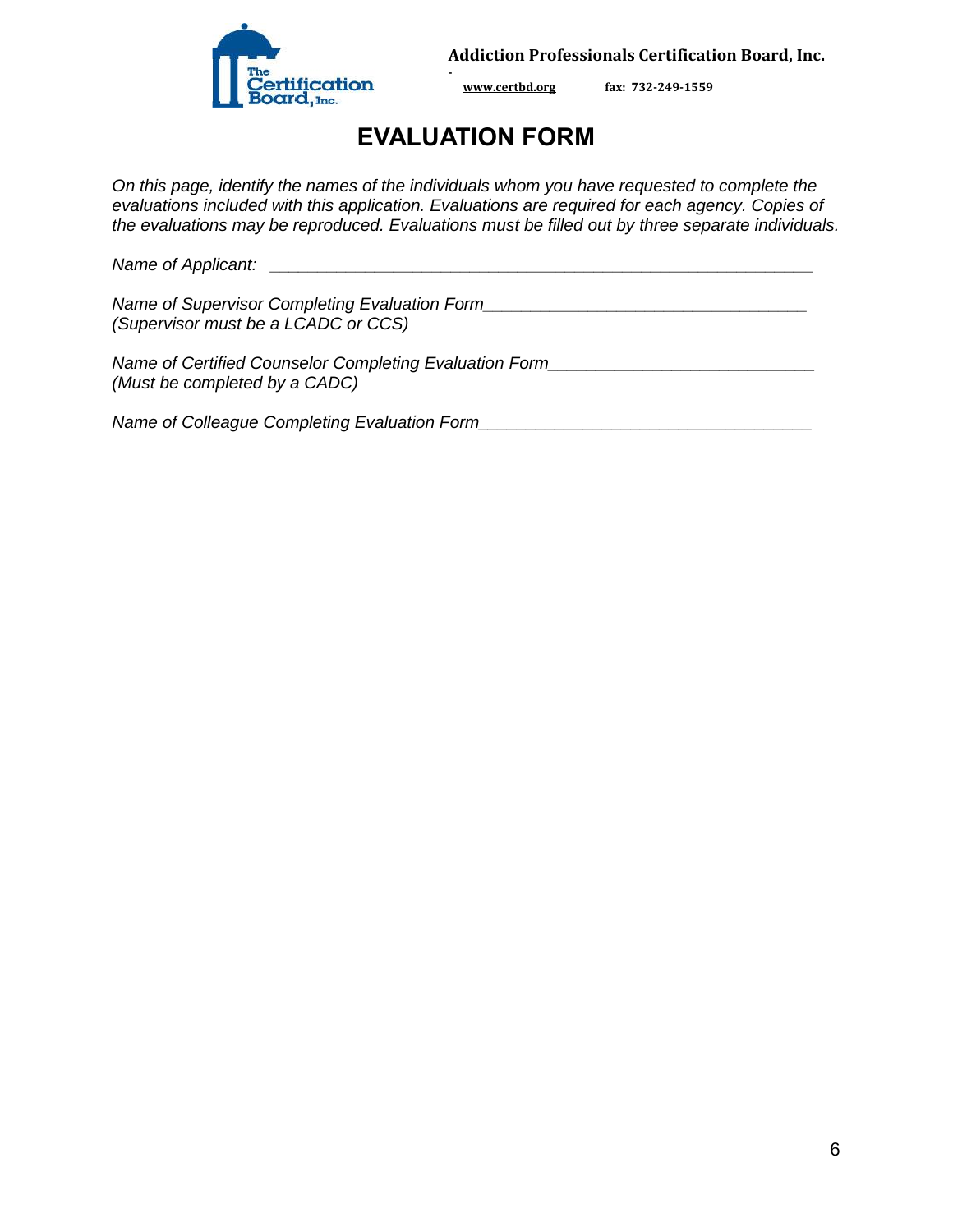

**[www.certbd.org](http://www.certbd.org/) fax: 732-249-1559** 

#### *SUPERVISOR EVALUATION FORM*

**-** 

*Note to Supervisor: The Addiction Professionals Certification Board, Inc. believes that credentialing should be based on input from a variety of sources, including the observations of persons who supervise the applicant. For this reason, each applicant is required to obtain a reference from a direct supervisor. Your evaluation and data furnished by the applicant will be used in determining eligibility for this credential. As this process can only be effective with careful and truthful reporting, all information gathered in the review process is confidential. In the event that you cannot truthfully complete this form, please indicate so and return this form to the APCB, Inc. 1200 Tices Lane, Suite 206, East Brunswick, NJ 08816* 

*Supervisor must include a copy of their LCADC or CCS credential: \_\_\_\_\_\_\_\_\_\_\_\_\_\_\_\_\_\_\_\_*

*Name of Applicant: \_\_\_\_\_\_\_\_\_\_\_\_\_\_\_\_\_\_\_\_* 

*Name of Supervisor:*  $\blacksquare$ 

Agency where supervision took place:

*Agency address and phone: \_\_\_\_\_\_\_\_\_\_\_\_\_\_\_\_\_\_\_\_* 

*Dates (month/year) of supervision: \_\_\_\_\_\_\_\_\_\_\_\_\_\_\_\_\_\_\_\_* 

*Length of time you provided direct supervision of this applicant's counseling skills: \_\_\_\_\_\_\_\_\_* 

*I hereby certify that I have been in a position to supervise and have first-hand knowledge of the above named person's work. In my judgment, this applicant's eligibility and professional experience IS \_\_\_ IS NOT \_\_\_ consistent with the standards as set forth by the APCB, Inc.* 

*This information I am giving is the best judgment of the above named person's capabilities to be credentialed as a Criminal Justice Counselor (CDA).* 

*Supervisor's Signature : \_\_\_\_\_\_\_\_\_\_\_\_\_\_\_\_\_\_\_\_* 

*Date : \_\_\_\_\_\_\_\_\_\_\_\_\_\_\_\_\_\_\_\_* 

*Professional Licensure/Certification and Number:*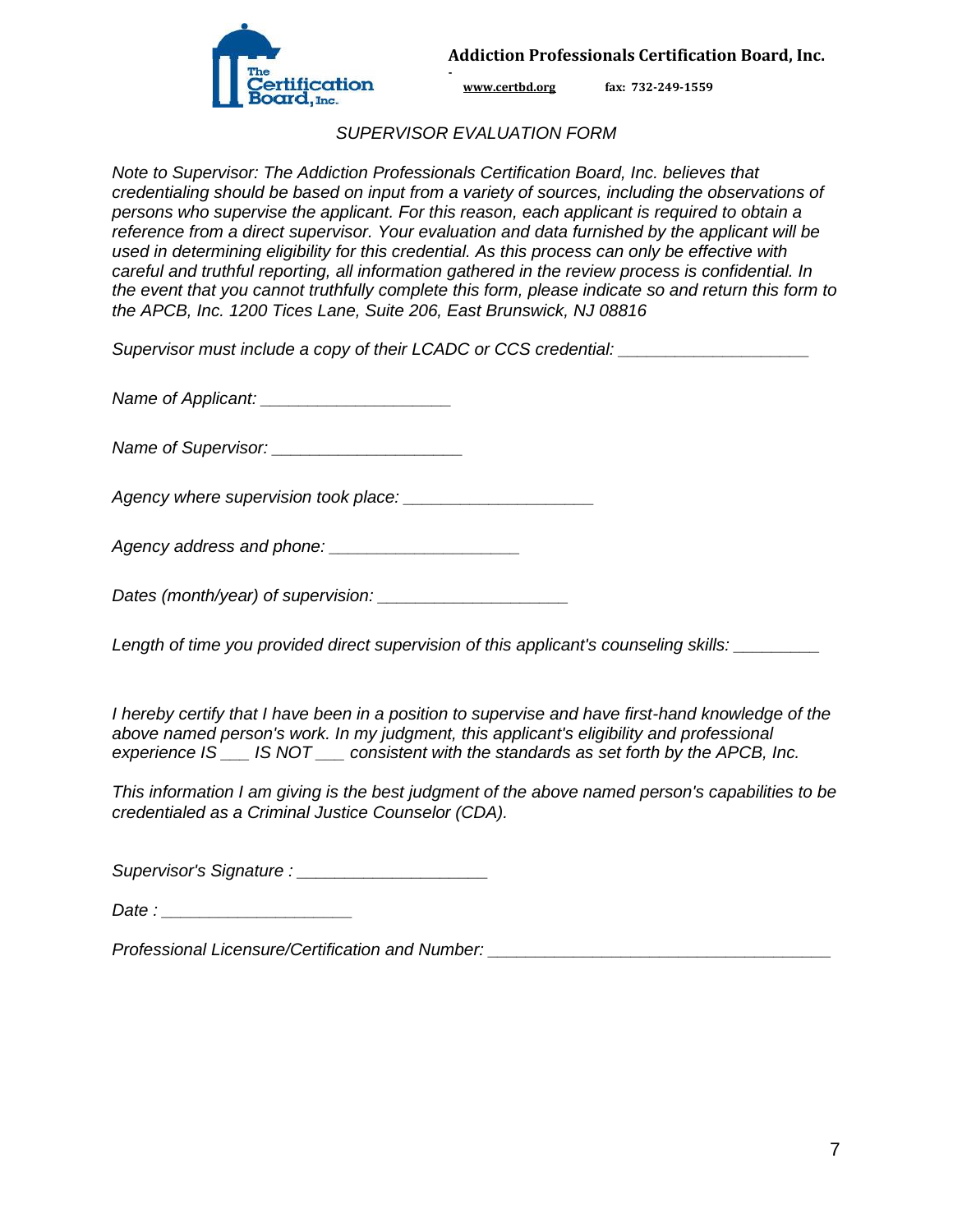

**[www.certbd.org](http://www.certbd.org/) fax: 732-249-1559** 

## Certified Counselor Evaluation Form

**-** 

Note to The Certified Counselor: The Addiction Professionals Certification Board, Inc. believes that credentialing should be based on input from a variety of sources, including the observations of Certified Counselors (CADC/LCADC) who have observed the applicant. For this reason, each applicant is required to obtain a reference from a Certified Counselor CADC/LCADC). Your evaluation and data furnished by the applicant will be used in determining eligibility for this credential. As this process can only be effective with careful and truthful reporting, all information gathered in the review process is confidential. In the event that you cannot truthfully complete this form, please indicate so and return this form to the APCB, Inc. 1200 Tices Lane, Suite 206, East Brunswick, NJ 08816

Certified Counselor must include a copy of their LCADC with this evaluation.

Name of Applicant: Name of Applicant:

Name and Title of Certified Counselor:  $\blacksquare$ 

Name of Agency:

Agency address and phone:\_\_\_\_\_\_\_\_\_\_\_\_\_\_\_\_\_\_\_\_\_\_\_\_\_\_\_\_

Number of months/years you have known the

applicant:\_\_\_\_\_\_\_\_\_\_\_\_\_\_\_\_\_\_\_\_\_\_\_\_\_\_\_\_

Type of relationship you have had with applicant:

I hereby certify that I have been in a position to observe and have first-hand knowledge of the above named person's work. In my judgment, this applicant's eligibility and professional experience IS \_\_\_ IS NOT \_\_\_ consistent with the standards as set forth by the APCB, Inc.

This information I am giving is the best judgment of the above named person's

capabilities to be credentialed as a Criminal Justice Counselor (CDA).

Certified Counselor's Signature: \_\_\_\_\_\_\_\_\_\_\_\_\_\_\_\_\_\_\_\_\_\_\_\_\_\_\_\_

Date :

Professional Licensure/Certification: **Example 2018**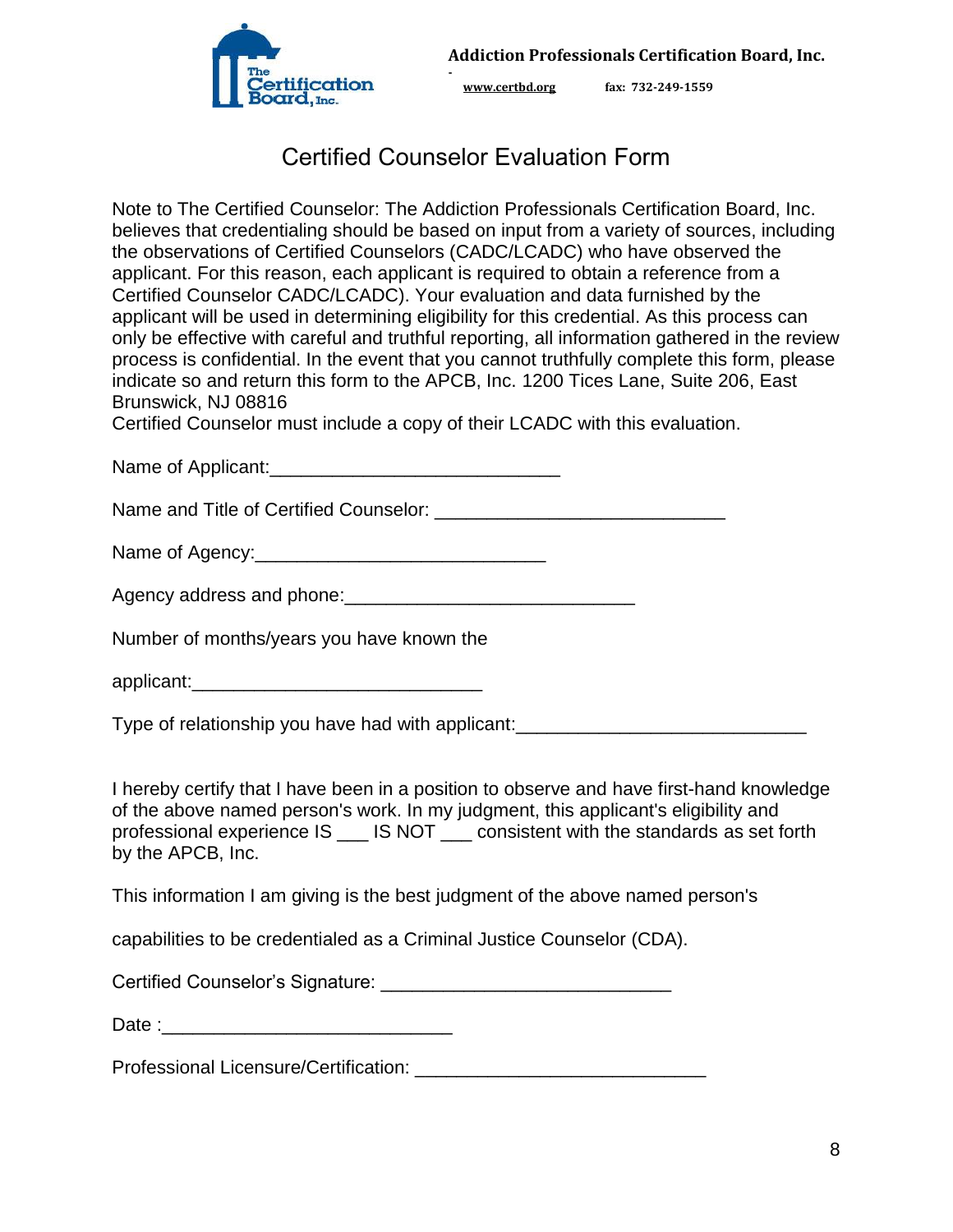

## Colleague Evaluation Form

Note to Colleague: The Addiction Professionals Certification Board, Inc. believes that credentialing should be based on input from a variety of sources, including the observations of persons who know the applicant. For this reason, each applicant is required to obtain a reference from a colleague. Your evaluation and data furnished by the applicant will be used in determining eligibility for this credential. As this process can only be effective with careful and truthful reporting, all information gathered in the review process is confidential. In the event that you cannot truthfully complete this form, please indicate so and return this form to the APCB, Inc. 1200 Tices Lane, Suite 206, East Brunswick, NJ 08816

**-** 

Name of Applicant:\_\_\_\_\_\_\_\_\_\_\_\_\_\_\_\_\_\_\_\_\_\_\_\_\_\_\_\_\_\_\_\_\_

Name and Title of Colleague:<br>
<br>  $\blacksquare$ 

Name of Agency:\_\_\_\_\_\_\_\_\_\_\_\_\_\_\_\_\_\_\_\_\_\_\_\_\_\_\_\_\_\_\_\_\_

Agency address and phone: Manual Manual Manual Manual Manual Manual Manual Manual Manual Manual Manual Manual

Number of months/years you have known the applicant:

Type of relationship you have had with applicant:

I hereby certify that I have been in a position to observe and have first-hand knowledge of the above named person's work. In my judgment, this applicant's eligibility and professional experience IS \_\_\_ IS NOT \_\_\_ consistent with the standards as set forth by the APCB, Inc.

This information I am giving is the best judgment of the above named person's capabilities to be credentialed as a Criminal Justice Counselor (CDA).

Colleague's Signature :\_\_\_\_\_\_\_\_\_\_\_\_\_\_\_\_\_\_\_\_\_\_\_\_\_\_\_\_\_\_\_\_\_

| Date: |
|-------|
|-------|

Professional Licensure/Certification if any: \_\_\_\_\_\_\_\_\_\_\_\_\_\_\_\_\_\_\_\_\_\_\_\_\_\_\_\_\_\_\_\_\_\_\_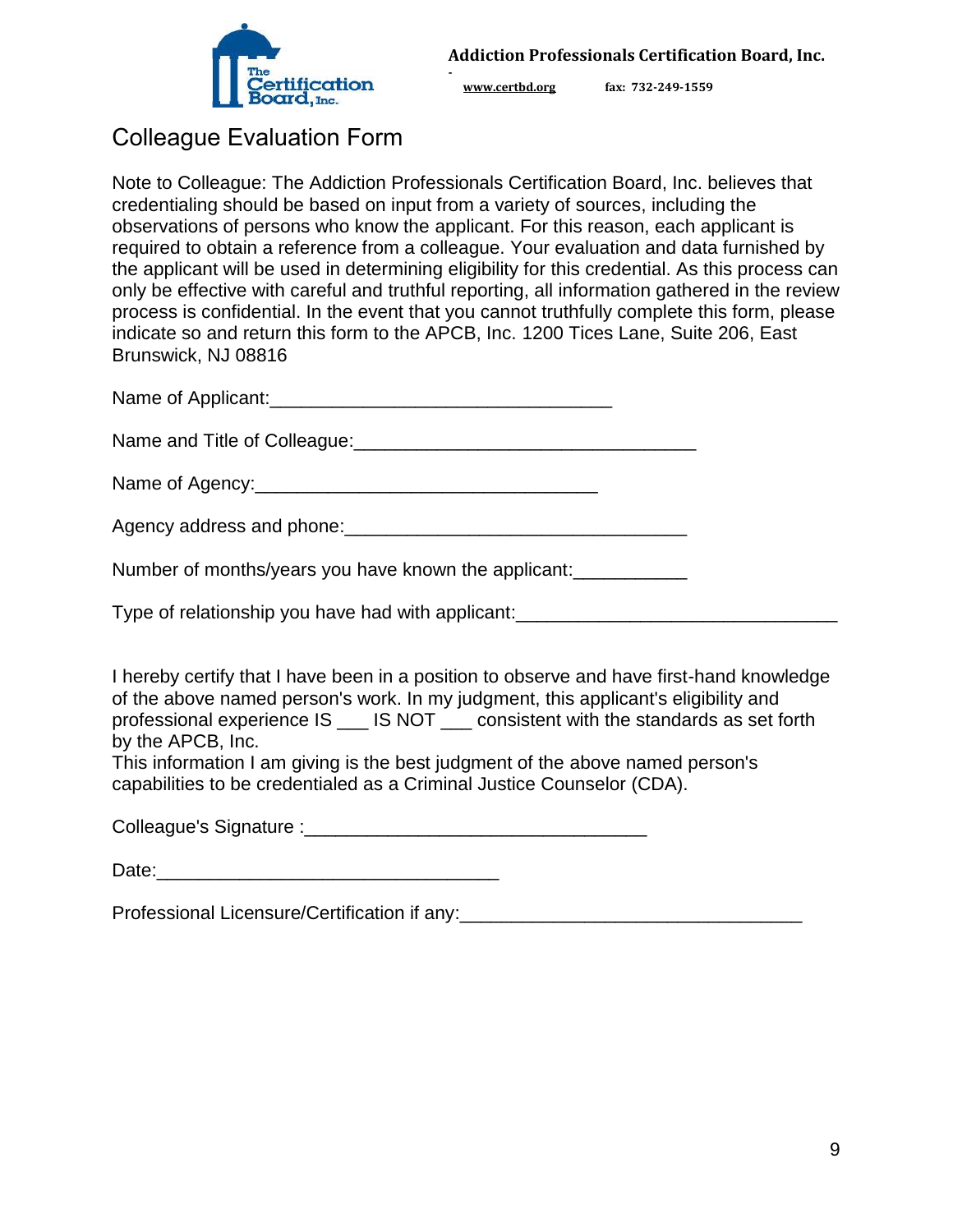

## Self-Help Meeting Verification Form

**-** 

It Is Required That Self-Documented Proof Be Included For Attendance At Eight (8) Meetings Of Self-Help Groups. A Minimum Of Four (4) AA/NA Meetings And A Minimum Of Four (4) Other (Alanon/Naranon/Acoa/ etc..) Self-Help Meetings As Specified Below Are Required. Self-documented Proof Will Be On An Honorary System In Accordance With The APCB, Inc. Ethical Standards.

Date Alcoholics/Narcotics Anonymous Location

| 2. $\overline{\phantom{a}}$                                                                                      |
|------------------------------------------------------------------------------------------------------------------|
| $\begin{array}{c c c c c} \hline \rule{0pt}{2ex} & \rule{0pt}{2ex} \multicolumn{2}{c }{\textbf{3.}} \end{array}$ |
| $\mathcal{A}$ .                                                                                                  |
| Date Location of Other Self-Help Groups                                                                          |
| $1. \_$                                                                                                          |
| $2.$ $\overline{\phantom{a}}$                                                                                    |
| <u> 1989 - Johann Stoff, amerikansk politiker (d. 1989)</u>                                                      |
|                                                                                                                  |

As Required For This Credential In The State Of New Jersey, I Certify That I Have Attended The Above Listed Meetings.

Signature Of Applicant : \_\_\_\_\_\_\_\_\_\_\_\_\_\_\_\_\_\_\_\_\_\_\_\_\_\_\_\_\_\_\_\_\_\_\_\_\_\_\_\_\_\_\_\_

Signature Of Witness : \_\_\_\_\_\_\_\_\_\_\_\_\_\_\_\_\_\_\_\_\_\_\_\_\_\_\_\_\_\_\_\_\_\_\_\_\_\_\_\_\_\_\_\_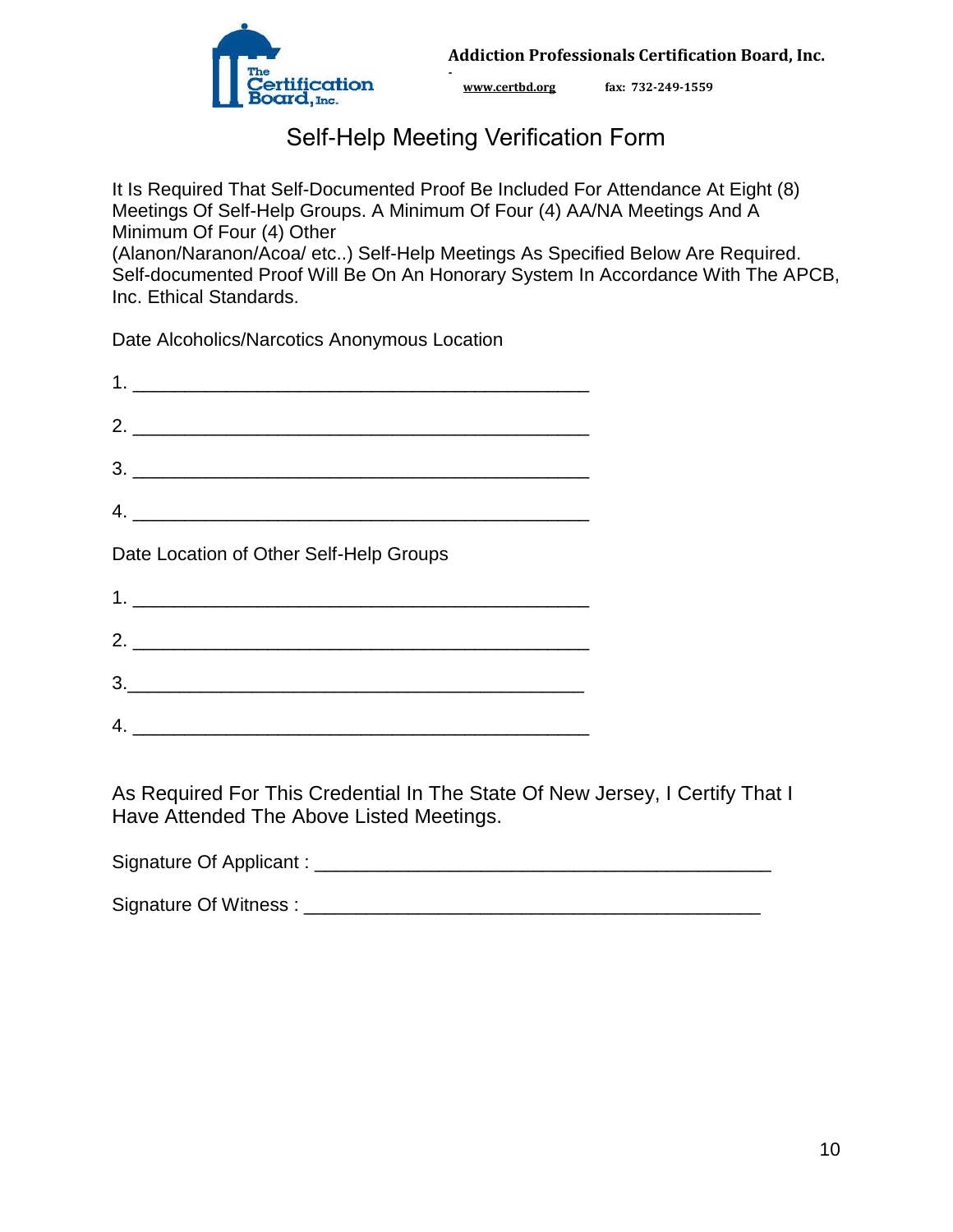

### **AUTHORIZATION AND RELEASE FORM**

**-** 

I hereby authorize the Addiction Professionals Certification Board, Inc. to make any inquiry of any agency, facility, organization or individual for any and all additional information which might be necessary to fully and properly evaluate my application for the Certified Clinical Supervisor). I hereby release and hold harmless the Addiction Professionals Certification Board, Inc., its Board of Directors, its Officers, its employees, servants, and agents from any and all manner of suits, actions, claims, and judgments which might arise from such efforts to further document the statements and claims I have made in this application or in the processing or consideration of same.

I further acknowledge, understand, and agree that any falsification or misrepresentation of information by myself or others regarding experience and/or qualifications will be sufficient reason for disapproval of my application or for withdrawal of the credential at a later date. I understand that evaluations on me which are submitted by supervisors and/or colleagues are confidential. I hereby relinquish my right to review these evaluations.

I also affirm that I conform to the Ethical Standards as described in the requirements for credentialing (on following pages).

APPLICANT SIGNATURE THE SERVICE OF THE SERVICE OF THE SERVICE OF THE SERVICE OF THE SERVICE OF THE SERVICE OF THE SERVICE OF THE SERVICE OF THE SERVICE OF THE SERVICE OF THE SERVICE OF THE SERVICE OF THE SERVICE OF THE SER

DATE \_\_\_\_\_\_\_\_\_\_\_\_\_\_\_\_\_\_WITNESS\_\_\_\_\_\_\_\_\_\_\_\_\_\_\_\_\_\_\_\_\_\_\_\_\_\_\_\_\_\_\_\_\_\_\_\_\_\_\_\_\_\_\_\_\_\_\_

#### **STATEMENT OF UNDERSTANDING**

I hereby apply for certification to the Addiction Professionals Certification Board, Inc. I understand that approval of my application depends upon my successfully completing the assessment of competency as established by the Board, including submission of all required references and successful completion of a 300 hour practicum in an approved treatment facility. I also understand that for research and statistical purposes only, the data from this application may be used in a non-identifying manner. I also understand this credential is designed to recognize individuals working with chemically dependent clients and is not restricted to primary alcohol/drug counselors.

APPLICANT SIGNATURE \_\_\_\_\_\_\_\_\_\_\_\_\_\_\_\_\_\_\_\_\_\_\_\_\_\_\_\_\_\_\_\_\_\_\_\_\_\_\_\_\_\_\_\_\_\_\_

DATE \_\_\_\_\_\_\_\_\_\_\_\_\_\_\_\_\_\_WITNESS\_\_\_\_\_\_\_\_\_\_\_\_\_\_\_\_\_\_\_\_\_\_\_\_\_\_\_\_\_\_\_\_\_\_\_\_\_\_\_\_\_\_\_\_\_\_\_

**I have read and agree to abide by the ETHICAL STANDARDS FOR CERTIFIED PROFESIONSALS (CPs) standards on the following pages:** 

APPLICANT SIGNATURE LETTER THAT A REPLICANT SIGNATURE

DATE \_\_\_\_\_\_\_\_\_\_\_\_\_\_\_\_\_\_WITNESS\_\_\_\_\_\_\_\_\_\_\_\_\_\_\_\_\_\_\_\_\_\_\_\_\_\_\_\_\_\_\_\_\_\_\_\_\_\_\_\_\_\_\_\_\_\_\_\_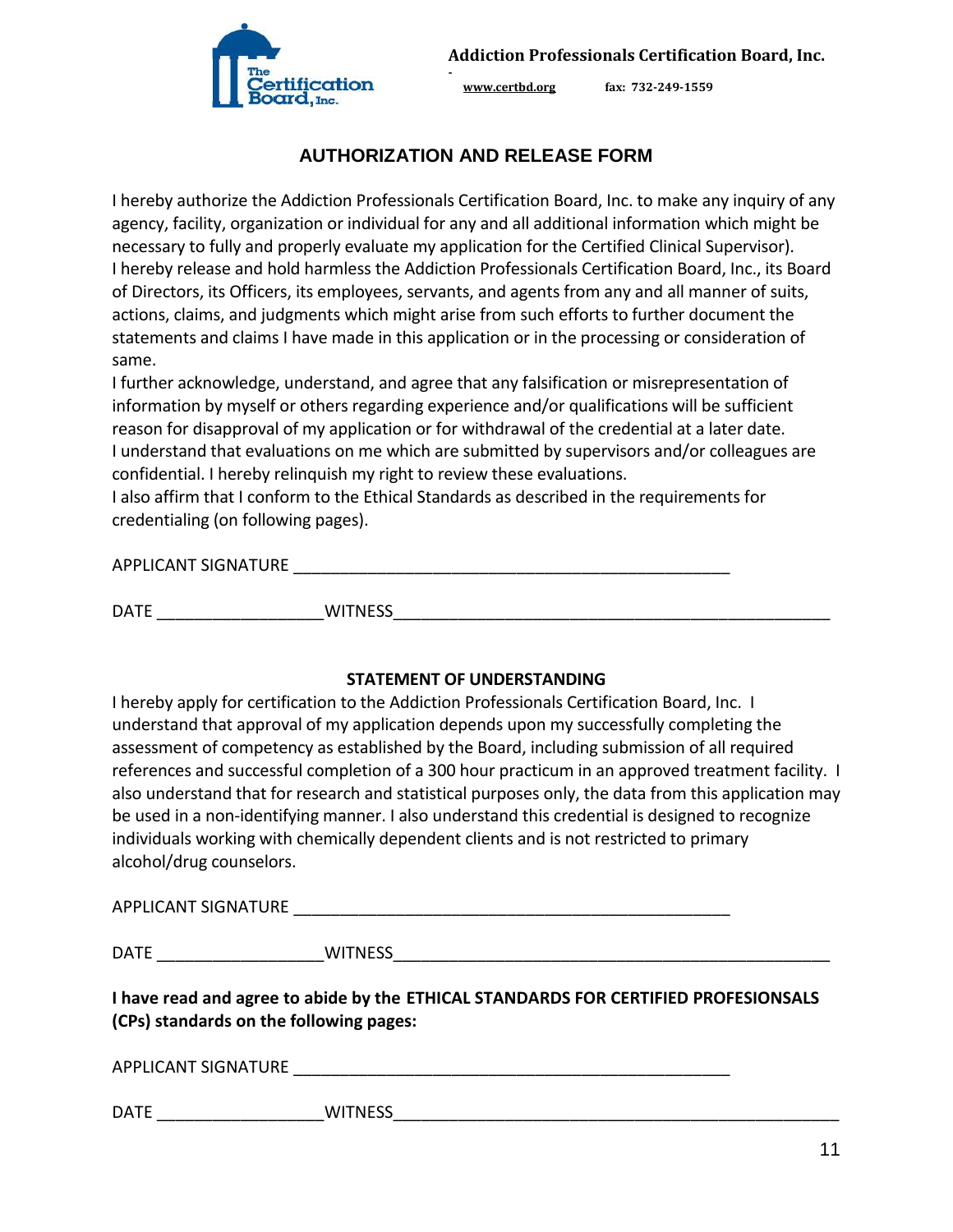

#### **ETHICAL STANDARDS FOR CERTIFIED Professionals**

The Addiction Professionals Certification Board, Inc. (APCB, Inc.) wishes to thank the National Association of Alcoholism and Drug Abuse Counselors (NAADAC) for the development of these Ethical Standards and for permission to use this amended version.

**-** 

#### **Specific Principles:**

*Principle 1: Non-Discrimination:* The Certified Professional (CP) shall not discriminate against clients or professionals based on race, religion, age, gender, disability, national ancestry, sexual orientation, or economic condition.

- A. The Credentialed Professional shall avoid bringing personal or professional issues into the counseling relationship. Through an awareness of the impact of stereotyping and discrimination, the CP guards the individual rights and personal dignity of clients.
- B. The CP shall be knowledgeable about disabling conditions, demonstrate empathy and personal emotional comfort in interactions with clients with disabilities, and make available physical, sensory, and cognitive accommodations that allow clients with disabilities to receive services.

*Principle 2: Responsibility:* The Certified Professional (CP) shall espouse objectivity and integrity, and maintain the highest standards in the services the member offers.

- A. The CP shall maintain respect for institutional policies and management functions of the agencies and institutions within which the services are being performed, but will take initiative toward improving such policies when it will better serve the interest of the client.
- B. The CP, as educator, has primary obligation to help others acquire knowledge and skills in dealing with the disease of alcoholism and drug abuse.
- C. The CP who supervises others accepts the obligation to facilitate further professional development of these individuals by providing accurate and current information, timely evaluations, and constructive consultation.
- D. The CP who is aware of unethical conduct or of unprofessional modes of practice shall report such inappropriate behavior to the appropriate authority.

**Principle 3: Competency:** The Certified Professional (CP) shall recognize that the profession is founded on national standards of competency which promote the best interests of society, of the client, of the member and of the professional as a whole. The CP shall recognize the need for ongoing education as a component of professional competency.

- A. The CP shall recognize boundaries and limitations of their competencies and not offer services or use techniques outside of these professional competencies.
- B. The CP shall recognize the effect of impairment on professional performance and shall be willing to seek appropriate treatment for oneself or for a colleague. The CP shall support peer assistance programs in this respect.

*Principle 4: Legal and Moral Standards:* The CP shall uphold the legal and accepted moral codes which pertain to professional conduct.

- A. The CP shall be fully cognizant of all federal and New Jersey laws governing the practice of alcoholism and drug abuse counseling.
- B. The CP shall not claim either directly or by implication, professional qualifications/affiliations that they do not possess.
- C. The CP shall ensure that products or services associated with or provided by the CP or means of teaching, demonstration, publications or other types of media meet the ethical standards of this code.

*Principle 5: Public Statements:* The CP shall honestly respect the limits of present knowledge in public statements concerning alcoholism and drug abuse.

- A. A. The CP, in making statements to clients, other professionals, and the general public shall state as fact only those matters which have been empirically validated as fact. All other opinions, speculations, and conjecture concerning the nature of alcoholism and drug abuse, its natural history, its treatment or any other matters which touch on the subject of alcoholism and drug abuse shall be represented as less than scientifically validated.
- B. The CP shall acknowledge and accurately report the substantiation and support for statements made concerning the nature of alcoholism and drug abuse, its natural history, and its treatment. Such acknowledgement should extend to the source of the information and reliability of the method by which it was derived.